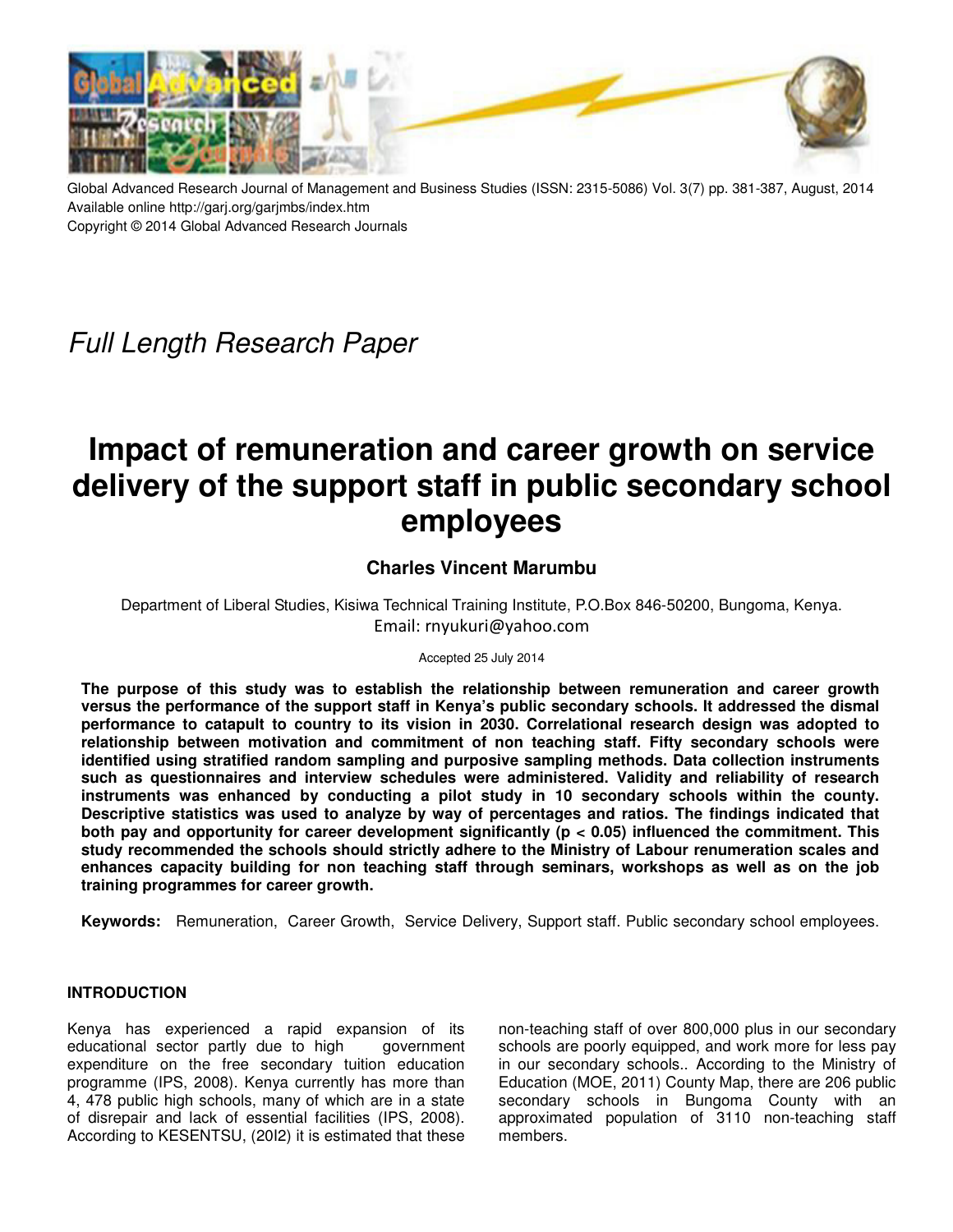

**Figure 1.** Map of Bungoma County.

|  |  | Table . Summary of study population unit sampled, sampling method and sample size |  |  |
|--|--|-----------------------------------------------------------------------------------|--|--|
|  |  |                                                                                   |  |  |

| <b>Study population</b> | sampling method   | <b>Sample Size</b> | Percentage |
|-------------------------|-------------------|--------------------|------------|
| Non-teaching staff      | Stratified random | 50                 | 20         |
| Heads of section        | Purposive         | 50                 | 20         |
| Heads of units          | Purposive         | 50                 | 20         |
| Heads of sub units      | Purposive         | 50                 | 20         |
| Head teachers           | Purposive         | 50                 | 20         |
| Total                   |                   | 250                | 100        |

The study was designed empower the school managers (Board of Governors), Human Resource Consultants, Ministry of Education, KESENTSU with monetary motivational issues for negotiation of improved work conditions and rewards. School managers will make informed decisions based on the findings of this study in matters of motivation and organizational commitment. This would improve performance, reduce turnover intentions and form reference source in the management of non-teaching staff in public secondary schools.

According to Unison, (2011) money remains the most significant motivational strategy. As far back as 1991, Taylor and his scientific management associate described, money as the most important factor in motivating the industrial workers to achieve greater productivity. Taylor advocated the establishment on incentive wage system as a means of stimulating workers to higher performance, commitment, and eventually satisfaction. Money possesses significant motivating power in as much as it symbolizes intangible goals like

security, power, prestige, and a feeling of accomplishment and success. Beckeri et al., (2011) explains that pay adequacy has the power to attract, retain and motivate individuals towards higher performance. Motivated employees are expected to be committed to their organizations which in turn will result in positive organization outcomes such as low employee turnover, high attendance, abiding by organization values, employee participation in decision making amongst others, (Hsu.2003). In a school set-up, teaching and non teaching employees jointly contribute to organizational success.

The Hierarchy of needs theory formulated in 1943 by famed behaviourist Abraham Maslow identifies five needs that might prompt individual's actions (Armstrong, 2009). These are, in ascending order of importance: Physiological (food, sleep, sex, breathing), safety (physical or psychological), social (family, friends, and organizations), esteem (including both self-respect and admiration from others) and self-actualization (attainment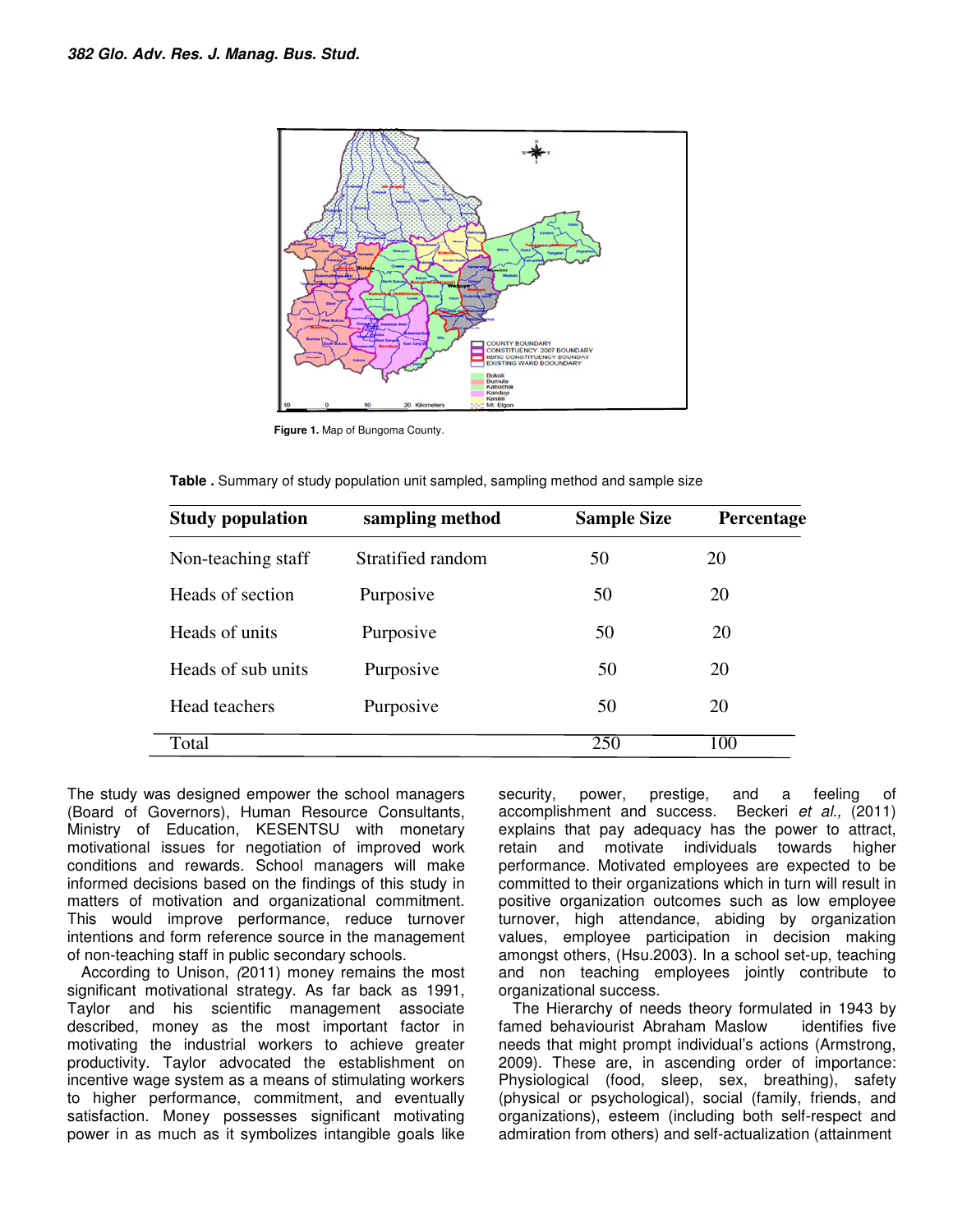

**Figure 2.** Pay adequacy for workers as non-teaching staff in public secondary schools in Bungoma County

of self-expression, moral clarity, sense of purpose). It is along the background that this study was conducted to assess the impact of remuneration and career growth on the service delivery of support staff in public secondary schools employees in Bungoma County.

#### **RESEARCH METHODOLOGY**

#### **Study site**

The study was conducted in Bungoma County. This was motivated by its cosmopolitan nature, as schools in the County are a representation of schools in Kenya. Bungoma County is the second most populous county in the Western region of Kenya. It is the third most populated county in the country KNBS, (2010). Bungoma County covers an area of  $3,032.2$  km<sup>2</sup> and has a population of 1,375,063. Males occupy 48% of the population, while females occupy 52%. The districts included in the study are: Bungoma South, Bungoma North, Bungoma East, Bungoma West, Bungoma central, Bumula and Mount Elgon.

#### **Study population**

The study population was 2160 non-teaching staff in public secondary schools of Bungoma County KESENTSA, (2012). Among the available secondary schools, there are several District schools that occupy more than 65% of the total registered schools and 30% being county schools while Centres of Excellency occupy 5% of the total registered schools, (MOE, 2011). The study involved 50 heads of schools and 200 Departmental heads of non-teaching staff and members where applicable to provide a right representation in providing information about the study (Table 1).

#### **Research Design**

This research adopted a co-relational research design. It is about relationships among variables, it involved description, analysis and interpretation of circumstances at the study time Gupta (2004). The study adopted this design since it enables rapid collection of data from sampled population and it ensures that relevant data is obtained which can later be used to make generalizations on the target population.

#### **Sampling Strategy**

Stratified random sampling method was used in the target 206 public secondary schools to get a sample size of 50 schools. This ensured that each category of public schools was proportionally represented. Purposive sampling was used to identify the various head teachers and heads of section for study since they were key informants. They also had reliable information based on their supervisory role. This technique was used to identify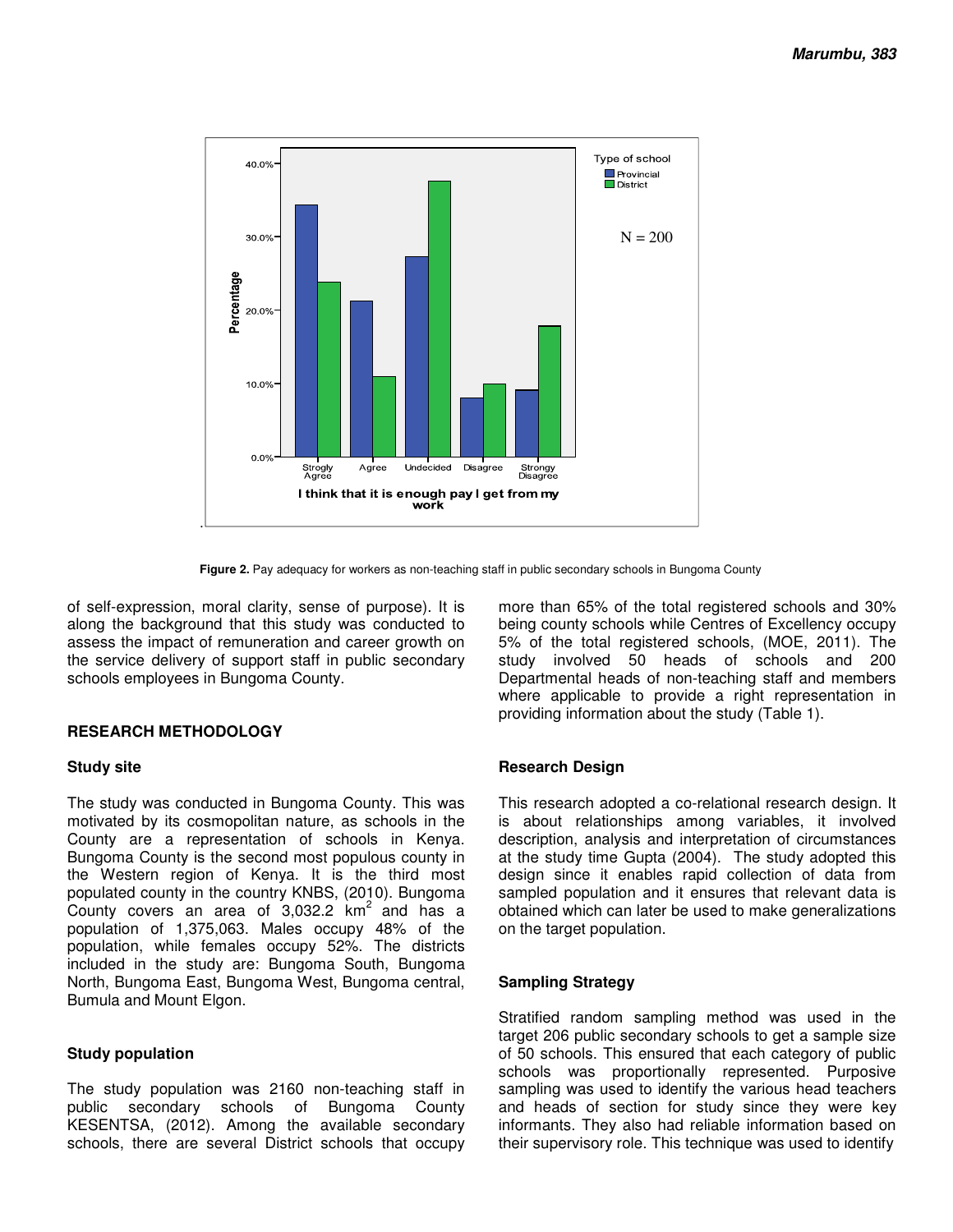| <b>Type of</b>  | <b>Frequen</b> |               |                  |           |            | <b>Total</b> |
|-----------------|----------------|---------------|------------------|-----------|------------|--------------|
| school          | tly if not     | <b>Fairly</b> |                  | Once in a |            |              |
|                 | always         | often         | <b>Sometimes</b> | while     | Not at all |              |
| Provincial      | 21             | 18            | 23               | 20        | 16         | 98%          |
| $\%$            | 21.4%          | 18.4%         | 23.5%            | 20.4%     | 16.3%      |              |
| <b>District</b> | 22             | 18            | 22               | 20        | 19         | 101%         |
| $\%$            | 21.8%          | 17.8%         | 21.8%            | 19.8%     | 18.8%      |              |
| <b>Total</b>    | 43             | 36            | 45               | 40        | 35         | 199%         |
| $\%$            | $21.6\%$       | $18.1\%$      | 22.6%            | $20.1\%$  | $17.6\%$   |              |

**Table 2.** Availability of opportunities for promotion of non-teaching staff in public secondary schools in Bungoma County, Kenya.



**Figure 3:** Reception of extra pay for high performance of non-teaching staff in public secondary schools in Bungoma County, Kenya.

respondents with common characteristics to constitute the sample of the study. The stratified random sample was therefore estimated at 200 non-teaching staff. This was done using stratified random sampling to ensure that each employee was proportionally represented.

#### **Data collection**

The instruments employed in the primary data collection were questionnaires and interview schedules**.**  Questionnaire was used to obtain data from the nonteaching staff. Questionnaires are preferred since they are easy to administer, economical in terms of time and they also enable the researcher to gather more information from a large number of respondents to answer them at their own free time and at a different speed Mugenda, (2003).

 Unstructured interview method to collect data from selected respondents like the Head teachers, heads of sections and heads of units. This method gave the researcher an opportunity to probe and enable respondents to give information in aspects that may not have been captured in the questionnaire.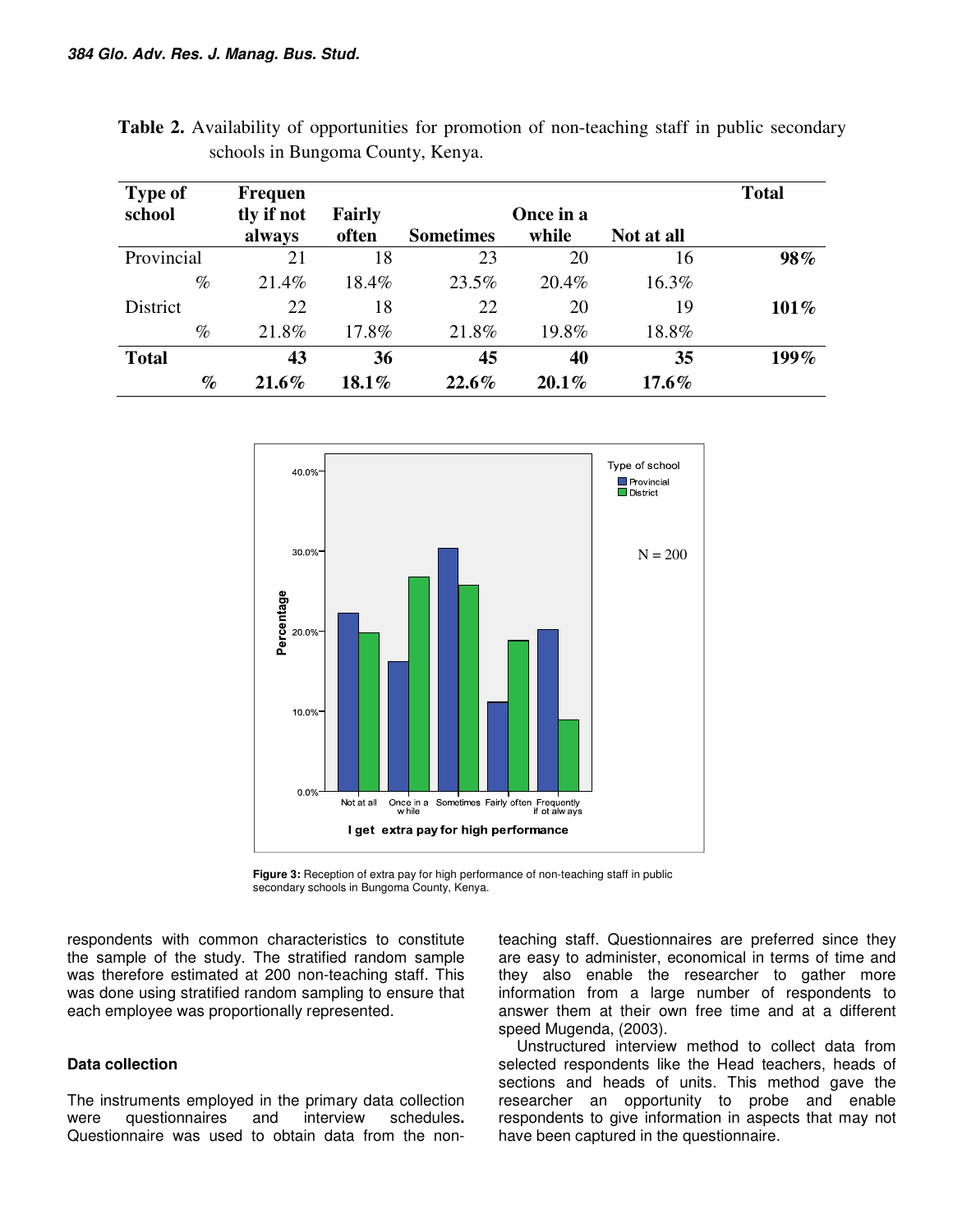| <b>Response</b>                                             | I think that it<br>is enough pay<br>I get from my<br>work | I get extra pay<br>for high<br>performance | There is not an<br>opportunity for<br>promotion |  |
|-------------------------------------------------------------|-----------------------------------------------------------|--------------------------------------------|-------------------------------------------------|--|
| I really feel as if these school<br>problems are my own     | 0.080                                                     | $0.140*$                                   | $0.177**$                                       |  |
|                                                             | 0.260<br>200                                              | 0.048<br>200                               | 0.012<br>199                                    |  |
| I do not feel emotionally<br>attached to this school        | 0.103                                                     | 0.133                                      | $-0.026$                                        |  |
|                                                             | 0.150<br>197                                              | 0.063<br>197                               | 0.722<br>196                                    |  |
| This school has a great deal<br>of personal meaning for me  | $-0.079$                                                  | 0.116                                      | 0.075                                           |  |
|                                                             | 0.270<br>199                                              | 0.101<br>199                               | 0.296<br>198                                    |  |
| I do not feel like being absent<br>from my school           | 0.085                                                     | $0.151*$                                   | 0.100                                           |  |
|                                                             | 0.234<br>200                                              | 0.033<br>200                               | 0.160<br>199                                    |  |
| I feel my job in this school is<br>like my own specific job | $-0.057$                                                  | $-0.011$                                   | $0.307**$                                       |  |
|                                                             | 0.421<br>200                                              | 0.878<br>200                               | 0.000<br>199                                    |  |

**Table 4.** Effect of pay adequacy and career growth to service delivery of support staff in public secondary schools in Bungoma County, Kenya.

**\* = Significant at p= 0.05 \*\*= Highly significant at p= 0.01** 

Secondary data were obtained from the organizations reports, publications, manuals and newsletters. These supplemented the data obtained from questionnaires and interviews. Document analysis was appropriate for this study because it enabled the researcher to obtain thoughtful data those informants gave attention to when complying Armstrong, (2009).

#### **RESULTS AND DISCUSSION**

#### **Pay adequacy for workers as non-teaching staff in public secondary schools in Bungoma County, Kenya,**

A Chi Square test of independence conducted on the distribution of responses indicated that there was a significant (p<0.05) association between school type and pay adequacy ( $\chi^2_{4,0.05}$  = 9.91). From the results, it can be established that majority of those who were satisfied with the pay received were from provincial schools (Figure 2). These results show that most workers were not satisfied with the pay received for their work done. Data gathered through key informant interviews with school managers (principals) indicated that most schools

were striving to pay their workers well, saying that better pay makes the workers to be more committed to their work. Hsu (2003) who asserted that money paid for salary/wage remains the most significant motivational strategy. This is also in line with Taylor (1991) described money as the most important factor in motivating the industrial workers to achieve greater productivity. Taylor (1991) advocated the establishment on incentive wage system as a means of stimulating workers to higher performance, commitment, and eventually satisfaction. Hsu, (2003) states that many managers use money to reward or punish workers. This is done through the process of rewarding employees for higher productivity by instilling fear of loss of job (e.g. premature retirement due to poor performance). Bernard in Beckeri et al., (2011) states that to use pay adequacy as a motivator effectively, personnel managers must consider four major components of a salary structure, which are: Job rate, payment, personal/special allowance, and fringe benefits.

#### **Availability of opportunities for promotion of nonteaching staff in public secondary schools in Bungoma County, Kenya**

Respondents were also asked to indicate whether there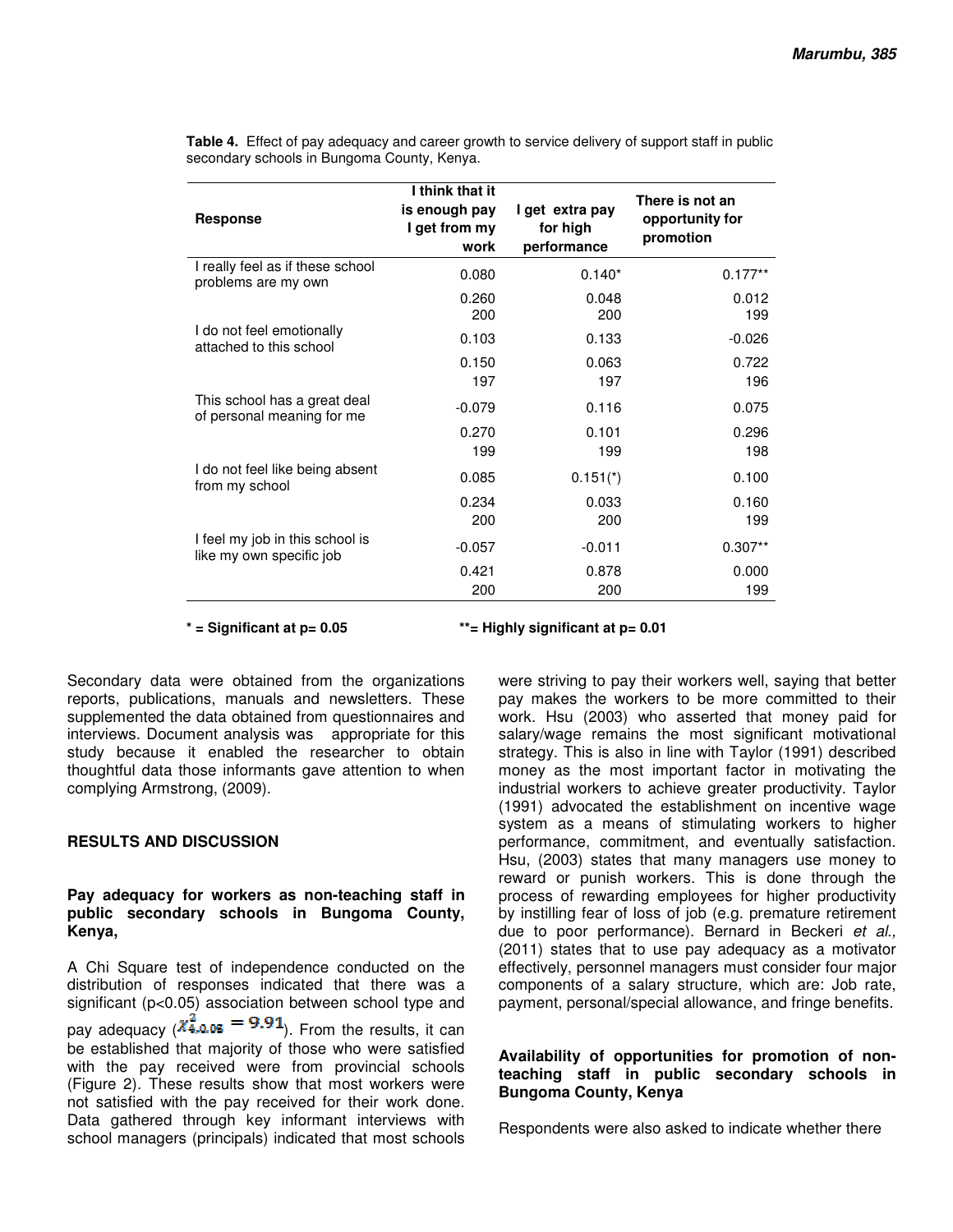was an opportunity for promotion in their work place. A Chi Square test conducted on the data indicated that there was no significant (p>0.05) association between school type and availability of opportunity for promotion  $(X_{4.0.05}^2 = 0.257)$ . From the results, `not at all` was represented by 21.7%, `once in a while` (18.2%), `sometimes` (22.2%), `fairly often` (20.2%) and `frequently if not always` (17.7%) (Table 2). These results indicate that most schools hardly had opportunities for promotion of their workers. However, by interview results were obtained from school principals who indicated that workers who performed well would be promoted. Similarly, principals indicated that promotion of workers was also being done to replace those leaving for further studies, retire, death or after getting greener pastures.

#### **Reception of extra pay for high performance of nonteaching staff in public secondary schools in Bungoma County, Kenya**

Respondents were also asked to indicate whether they got any extra pay for high performance A Chi Square test of independence conducted on the data indicated that there was a significant (p<0.05) relationship between school type and reception of extra pay for high performance  $\langle \chi^2_{4,0.05} = 9.48 \rangle$ . From the results, 'frequently if not always' response had a very high frequency among provincial schools as compared to the district schools. For other categories of responses, the distributions are not greatly varied across the school types. This points out that most schools especially provincial type were rewarding workers for extra work done. However, most of the schools were rarely doing this. In addition, some schools (21.0%) never gave such rewards to motivate workers.

Pearson's correlations were then carried out to establish the effects of pay adequacy, opportunities for career growth/ promotion and extra pay for high performance on organizational commitment of non teaching staff in public secondary schools in Bungoma County. The results are summarized in Table 3.

**Correlations on effects of pay adequacy, opportunities for career growth/ promotion and extra pay for high performance on organizational commitment of non teaching staff in public secondary schools in Bungoma County, Kenya**

The results indicate that the amount of money received for work done was not significant (P>0.05) in influencing organizational commitment of non teaching staff in secondary schools in Bungoma County (Table 4). However, getting extra pay for high performance and

having opportunities for promotion significantly (p<0.05) and highly significantly (p<0.01), influenced organizational commitment of the workers respectively. For instance, being paid for extra performance made workers to never feel like being absent from school. Similarly, availability of opportunities for promotion made workers never to feel like being absent from school. The above results support those of Sinclair, et. al. (2005) who explains that pay adequacy has the power to attract retain and motivate individuals towards higher performance. Beckeri et al., (2011) states that many managers use money to reward or punish workers. This is done through the process of rewarding employees for higher productivity by instilling fear of loss of job (e.g. premature retirement due to poor performance). UNISON (2011) and Gupta (2004) assert that little attention has been paid to the non teaching staff despite the important role they play in supplementing the efforts of the teaching staff in public secondary schools in Kenya. KESENTSA (2012) also asserts that non-teaching staff in public secondary schools are poorly equipped, work more for less pay, have limited opportunities for career growth, and minimal extra pay for high performance.

#### **CONCLUSION**.

The following conclusions were made based on the findings:

 $\checkmark$  Pay adequacy, opportunities for career growth/ promotion and extra pay for high performance on organizational commitment indicated that the amount of money received for work done was not very significant in influencing organizational commitment of non teaching staff in secondary schools in Bungoma County.

#### **RECOMMENDATION**

In view of the above findings, the following recommendations were suggested by the researcher:

 $\checkmark$  The schools should ensure that non-teaching staff are paid adequate pay as money remains the most significant motivational strategy; pay is an important factor in motivating the industrial workers to achieve greater employee commitment. However, A study should be conducted to establish the effect of fringe benefits on employee performance in public secondary schools

#### **REFERENCES**

- Armstrong's Handbook of Human Resource Management Practice 11<sup>th</sup> Edition (2009) .
- Beckeri T, Billings R, Eveleth D, Gilbert N (1996). Foci and bases of employee commitment. Academy of Management Journal, 39,464- 482.
- Gupta, Chen I, Chung CH (1996) "Employee commitment to the implementation of flexible manufacturing systems." International